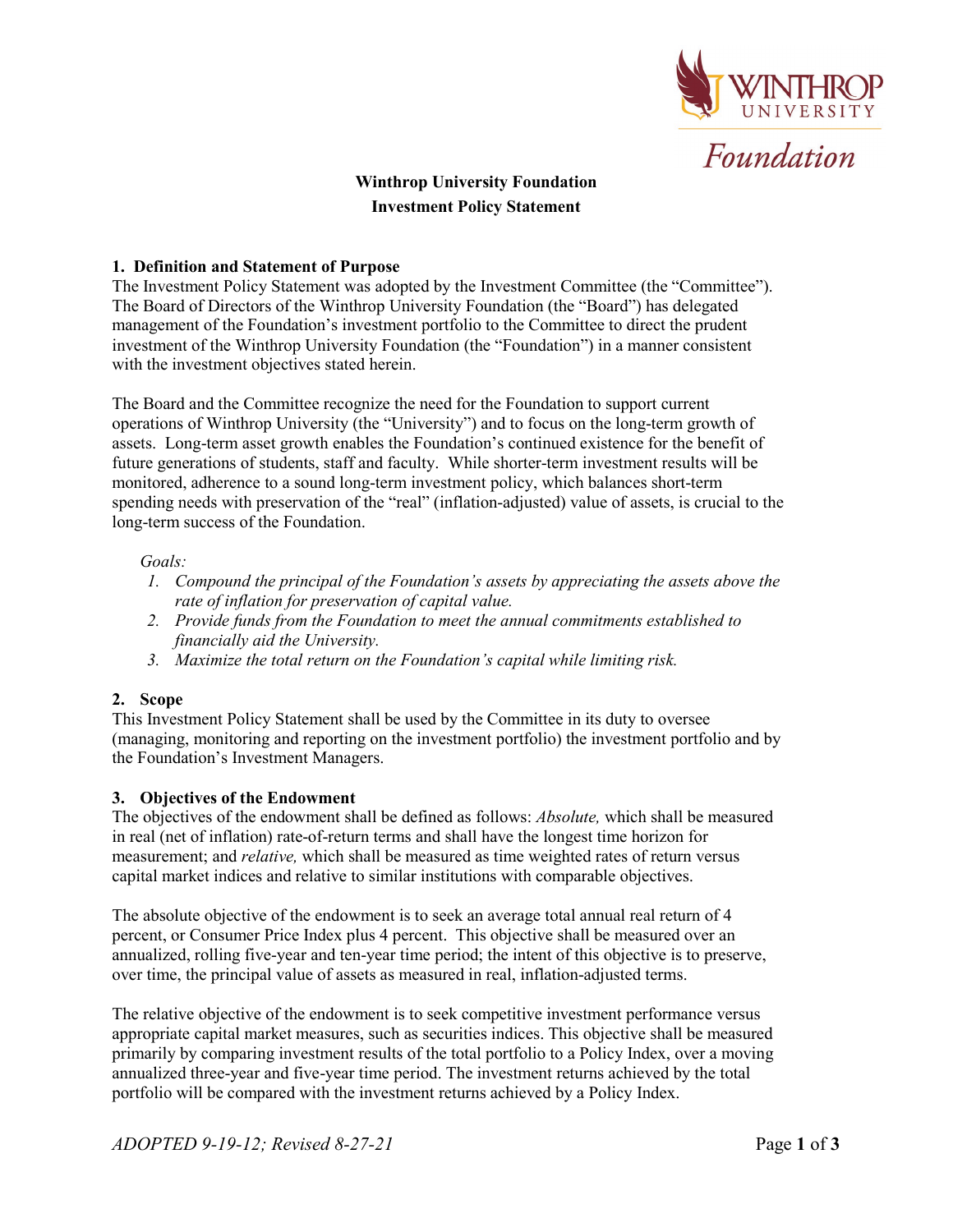

The endowment and quasi-endowment assets have a long-term, indefinite time horizon that runs concurrent with the endurance of the institution, in perpetuity. As such, these funds can assume a time horizon that extends well beyond a normal market cycle and can assume an above-average level of risk as measured by the standard deviation of annual returns. It is expected, however, that both professional management and sufficient portfolio diversification will smooth volatility and help to ensure a reasonable consistency of returns.

# **4. Policy Index and Level of Risk**

The Committee will monitor the overall level of risk of the investment portfolio on a quarterly basis. While the Committee understands and accepts that the actual allocations may change over time, the Committee sets the following maximum allocations:

| Equity                        | 80% |
|-------------------------------|-----|
| Fixed Income                  | 60% |
| <b>Alternative Strategies</b> | 40% |
| Cash - Cash Equivalents       | 80% |

Investment managers should understand that these allocations are meant to mean total exposure, so that at no time should the investment account total exposure to equities exceed 80% whether in individual positions, funds, ETF's or within Partnerships. The Policy Index is established as:

| $S\&P 500$ (Equity)                  | 40% |
|--------------------------------------|-----|
| MSCI EAFE (International Equity)     | 20% |
| BARCap Aggregate Bond (Fixed Income) | 40% |

The Policy Index will be used to measure relative performance and is believed to be consistent with the long term goals of the Foundation.

# **5. Communications**

The Investment Managers shall meet with the Committee no less than quarterly, to be adjusted as market conditions indicate.. The investment policy shall be reviewed during such meetings and no less than annually.

*a) Manager Reporting and Evaluation.* 

The investment managers responsible for the investment of Foundation assets shall report quarterly to the Committee on the performance and risk level of the portfolio. Also included will be a complete accounting of all transactions involving the endowment during the quarter, together with a statement of beginning market value, fees, capital appreciation, income, ending market value, and additional funds to the corpus for each account.

The Foundation recognizes that market conditions may greatly influence the ability of a manager to meet year-to-year investment goals and objectives. Further, the Foundation realizes that significant cash flow also may affect the ability of a manager to meet a specific short-term objective. Accordingly, the Foundation expects to monitor performance through absolute and relative terms over annualized time periods. Absolute results will determine the rate of fund growth, while relative results will provide the